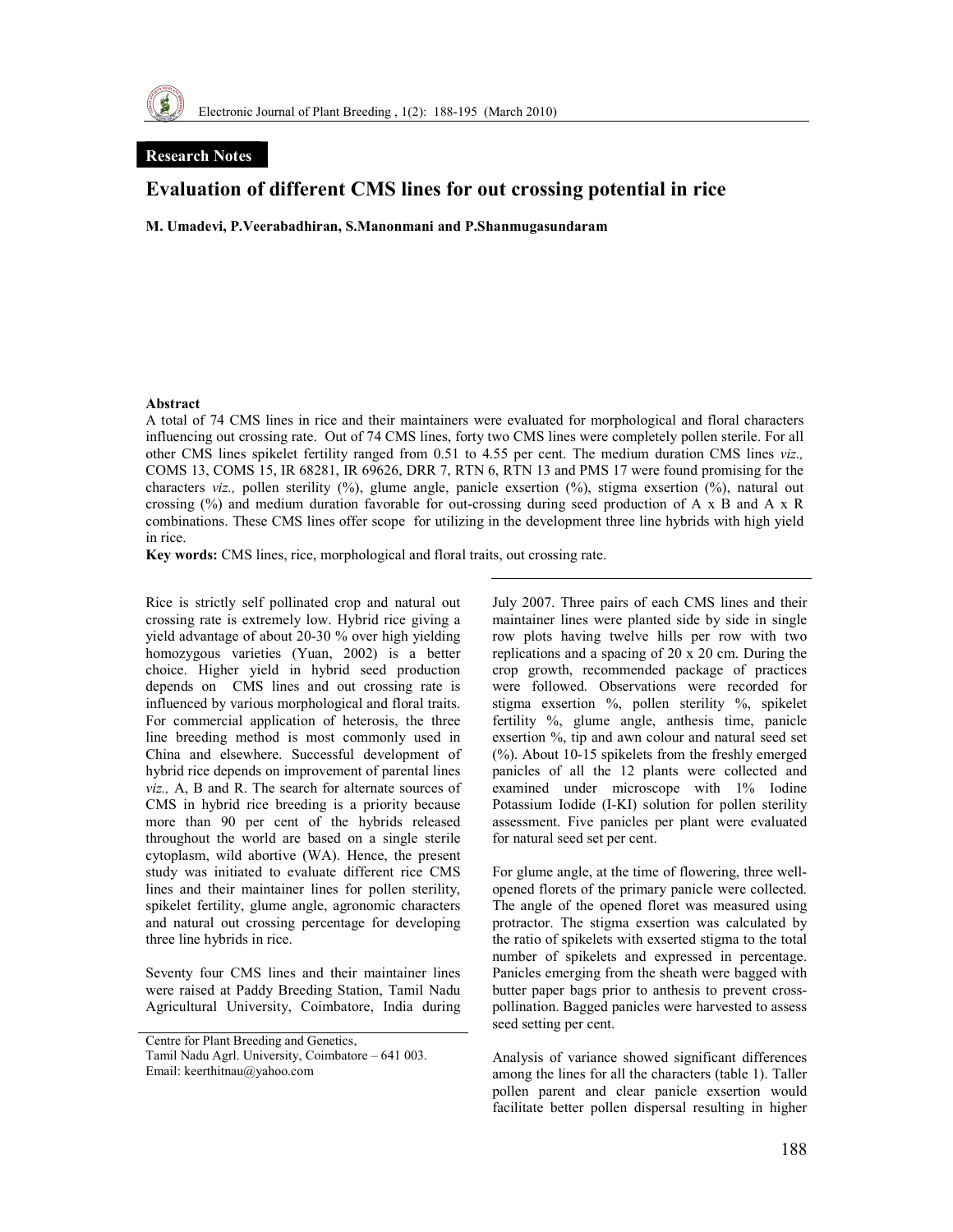

seed set. All the floral characteristics of 74 CGMS lines showed in table 2. The mean, range, GCV, PCV, CD %, CV %, heritability (broad sense), GA as percentage of mean for six floral traits was worked out and presented in table 3. .

Angle of floret opening for all the lines varied from 15 to  $30^0$ . In the present study maximum angle was observed in COMS 15A, IR 68892A and PMS 17A. Sing and Rang (1999) observed a range of 35 to  $48^\circ$ .

The minimum days to 50 % flowering 86.50, which was recorded in case of DMS 3A and Zhenshan 97A, where as it was maximum in case of KJT CMS 6A (113.50).

Hundred per cent pollen and spikelet sterility in CMS lines is a highly desirable character for hybrid rice seed production. The results showed that, out of 74 CMS lines evaluated, thirty eight CMS lines namely, COMS 8, COMS 13, COMS 15, COMS 16, COMS 19, IR 66707, IR 68275, IR 68281, IR 68899, IR 68902, IR 70362, IR 69626, IR 75596, IR 68885, IR 70959, IR 80151, IR 80555, IR 80186, DRR 2, DRR 5, DRR 7, DRR 8, RTN 4, RTN 5, RTN 6, RTN 12, RTN 13, RTN 17, RTN 18, PMS 3, PMS 17, KJT CMS 5, KJT CMS 6, APMS 5, APMS 6, DMS 3, CMS 29 and CMS 39 had above 90 % pollen sterility and complete spikelet sterility. Regarding panicle exsertion, twenty six CMS lines viz., COMS 9, COMS 11, COMS 12, COMS 13, COMS 15, COMS 19, IR 68275, IR 68280, IR 68281, IR 68890, IR 68892, IR 69626, IR 71321, DRR 3, DRR 5, DRR 7, DRR 8, RTN 1, RTN 3, RTN 6, RTN 12, RTN 13, PMS 17, APMS 6, CMS 29, CMS 39 exhibited above 80 % exsertion which is highly desirable for seed set as suggested by Virmani et al (1980) in Zhenshan 97. High percentage of stigma exsertion is an important character which directly affects the out crossing rate of A lines. Stigma exsertion of above 40 % was recorded for twenty one CMS lines viz., COMS 13, COMS 15, IR 68229, IR 68281, IR 68285, IR 69626, IR 68885, IR 75596, IR 70369, IR 70959, IR 71321, IR 73320, IR 80151, IR 80156, DRR 7, DRR 12, RTN 6, RTN 13, PMS 17 APMS 6A and CMS 39. Eventhough the traits viz., panicle and stigma exsertion are favourable in the CMS lines viz., APMS 6A and CMS 39A, their outcrossing is less which might be due to narrow glome opening. Out of 35 lines studied, 16 lines were observed having above 30% stigma exsertion (Sitdarthan et al.,2007).

In the present study, the traits  $viz.$ , days to 50 % flowering, percentage of panicle exsertion and stigma exsertion recorded higher heritability estimates in broad sense exceeding 95 per cent. The genetic advance as per cent of mean was found to be high for stigma exsertion % and out crossing percentage. Such high heritability coupled with high genetic advance was reported for stigma exsertion by Kamalahar (2003). On the contrary, high heritability and high genetic advance was reported by Seetharamaiah et al (2001) for panicle exsertion percentage.. PCV was higher than GCV for all the characters studied. Higher magnitude (more than 20 %) of PCV and GCV was recorded for out crossing percentage alone. Low GCV estimates were noticed in the present study for days to 50 % flowering, panicle exsertion % and pollen sterility %. Similar findings of low GCV for panicle exsertion percentage were reported earlier by Shivani and Sree Rama Reddy (2000) and Seetharamaiah et al (2001)

To conclude, eight CMS lines viz., COMS 13, COMS 15, IR 68281, IR 69626, DRR 7, RTN 6, RTN 13 and PMS 17 were found to be promising for the characters viz., 100 per cent pollen sterility, above 80 % panicle exsertion, above 40 % stigma exsertion,  $25^\circ$  and above glume angle, 39.8 to  $46.5$ % out crossing and medium in duration which offer scope for development of three line high yielding medium duration hybrids in rice provided good restorers are identified.

#### References

- Kamalahar, R. 2003. Genetic divergence Among CGMS lines and maintainer lines in rice. M.Sc., (Ag) Thesis, Tamil Nadu Agricultural University, Coimbatore, India.
- Seetharamaiah, K.V., R.S. Kulkarni and M. Mahadevappa, 2001. Variability and genetic parameters of floral and morphological traits influencing outcrossing in Rice (Oryza sativa L.). The Andhra Agric.J., 48:181-184.
- Shivani.,.D. and N. Sree Rama Reddy, 2000. Variability, heritability and genetic advance for morphological and physiological traits in certain rice hybrids. Oryza, 37:231-233.
- Sidharthan, B., K. Thiyagarajan and S. MAnonmani. 2007. Cytoplasmic male sterile lines for hybrid rice production. J. of Applied Sci Res., 3: 935-937.
- Sing, J and Rang, A., 1999. Evaluation of floral traits and morphological traits in parental lines of hybrid rice. Crop Improv., 26: 163-168.
- Virmani. S.S., G.S. Khush and R.C. Yang. 1980. Rice cultivars possessing some desirable floral traits influencing outcrossing. IRRN, 5: 4-5.
- Yuan C.P., 2002. Increasing yield potential in rice by exploitation of heterosis. Pp. 1-6 In: Hybrid rice, Centre for Plant Breeding and Genetics, Tamil Nadu Agricultural University, Coimbatore -3, India.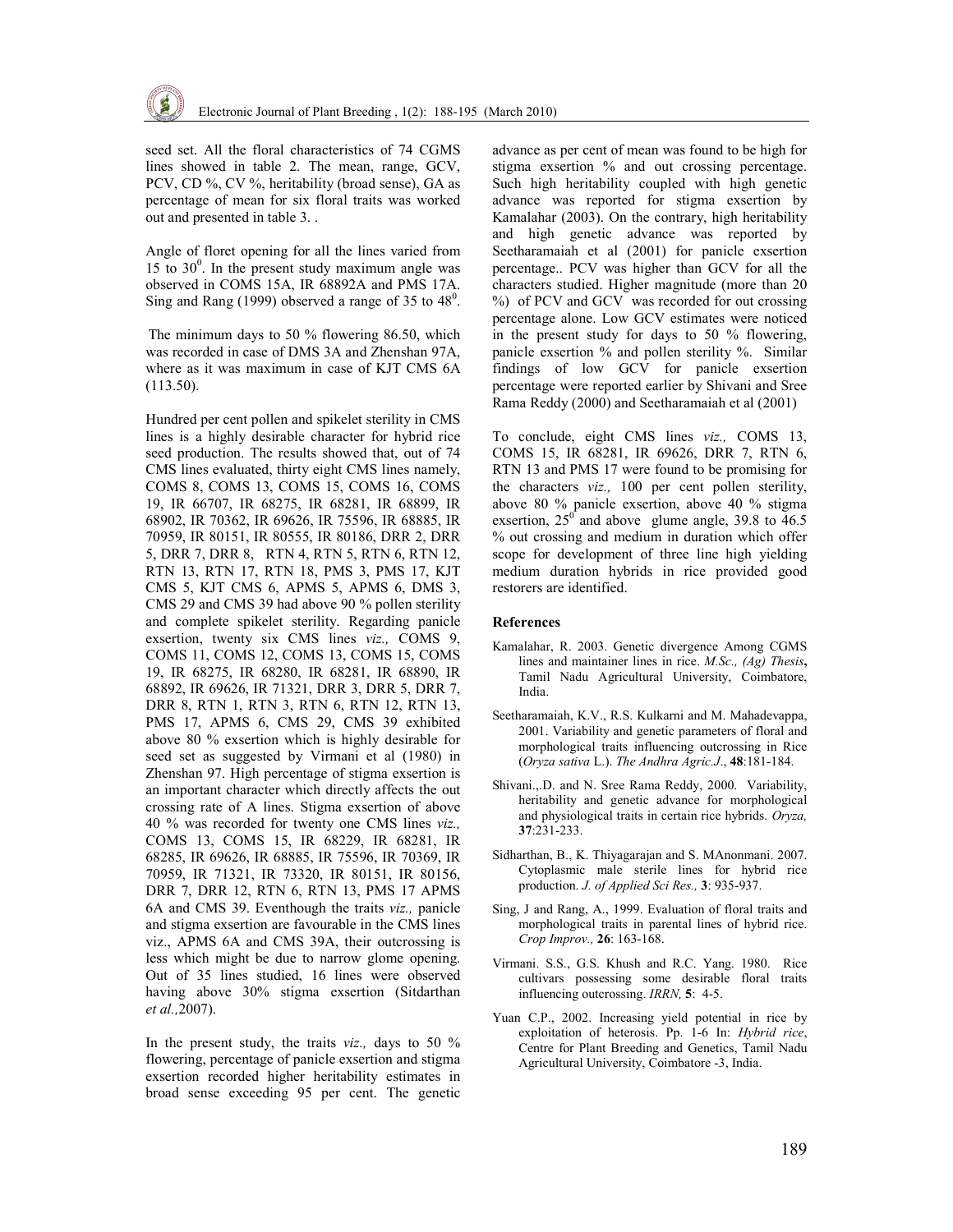|                           | Mean sum of square |            |         |  |  |  |  |  |
|---------------------------|--------------------|------------|---------|--|--|--|--|--|
| <b>Characters</b>         | Replication        | Genotype   | Error   |  |  |  |  |  |
|                           | $DF = 1$           | $DF=73$    | $DF=73$ |  |  |  |  |  |
| Days to 50 $\%$ flowering | 5.297              | 98.069**   | 6.188   |  |  |  |  |  |
| Panicle exsertion %       | 8.463              | 53.129**   | 2.654   |  |  |  |  |  |
| Stigma exsertion %        | 41.573             | $92.497**$ | 1.695   |  |  |  |  |  |
| Pollen sterility %        | 1.088              | $0.786*$   | 0.205   |  |  |  |  |  |
| Glume angle $(^0)$        | 21.19              | $31.74**$  | 0.53    |  |  |  |  |  |
| Out crossing $%$          | 1.613              | 130.678*   | 23.173  |  |  |  |  |  |

## Table 1. Analysis of variance for various traits of 74 CMS lines

\*\* Highly significant \* Significant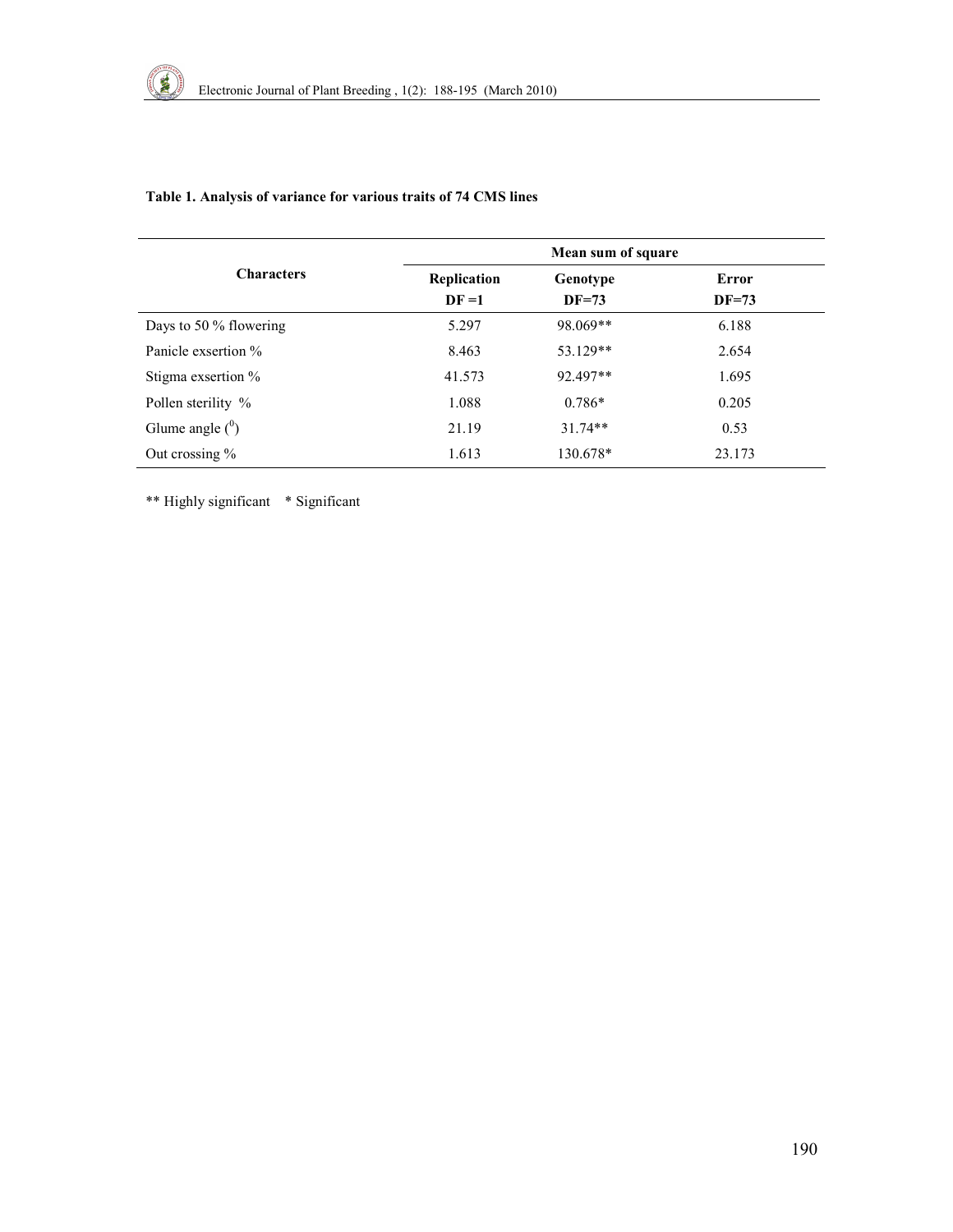

#### Electronic Journal of Plant Breeding ,  $1(2)$ : 188-195 (March 2010)

| Sl.no | <b>Entries</b>     | Days to 50<br>% flowering | <b>Anthesis</b><br>time (hrs) | Glume<br>angle $($ <sup>o</sup> $)$ | Panicle<br>exsertion<br>$\frac{6}{6}$ | <b>Stigma</b><br>Pollen<br><b>Spikelet</b><br>Out<br>exsertion<br>sterility<br>fertility<br>crossing<br>$\frac{0}{0}$<br>$\frac{6}{6}$<br>$\frac{0}{0}$<br>$\frac{0}{0}$ |        | Tip colour | Awning | <b>Stigma</b><br>colour |                          |        |
|-------|--------------------|---------------------------|-------------------------------|-------------------------------------|---------------------------------------|--------------------------------------------------------------------------------------------------------------------------------------------------------------------------|--------|------------|--------|-------------------------|--------------------------|--------|
|       | COMS 8             | 88.50                     | 10.45                         | 25.00                               | 79.86                                 | 33.69(T.S)                                                                                                                                                               | 99.98  | 0.00       | 27.00  | Green                   |                          | White  |
| 2     | COMS <sub>9</sub>  | 93.50                     | 10.30                         | 25.00                               | 86.71                                 | 31.08(T.S)                                                                                                                                                               | 99.75  | 0.51       | 19.00  | Purple                  |                          | Purple |
| 3     | COMS 11            | 97.00                     | 10.45                         | 20.00                               | 81.12                                 | 26.51(T.S)                                                                                                                                                               | 99.43  | 0.89       | 21.50  | Green                   | $\blacksquare$           | White  |
| 4     | COMS <sub>12</sub> | 95.50                     | 10.30                         | 25.00                               | 81.39                                 | 35.98(T.S)                                                                                                                                                               | 99.39  | 0.78       | 19.50  | Purple                  |                          | Purple |
| 5     | COMS <sub>13</sub> | 99.50                     | 10.30                         | 25.00                               | 87.63                                 | 41.85(O.S)                                                                                                                                                               | 100.00 | 0.00       | 46.50  | Green                   | Small                    | White  |
| 6     | COMS <sub>14</sub> | 95.00                     | 10.30                         | 20.00                               | 74.67                                 | 38.89(0.5)                                                                                                                                                               | 99.59  | 0.68       | 35.00  | Green                   | $\overline{\phantom{a}}$ | White  |
| 7     | COMS 15            | 99.00                     | 11.00                         | 30.00                               | 81.25                                 | 41.95(O.S)                                                                                                                                                               | 100.00 | 0.00       | 40.00  | Green                   | $\overline{\phantom{0}}$ | White  |
| 8     | COMS <sub>16</sub> | 96.00                     | 10.40                         | 20.00                               | 75.41                                 | 36.96(O.S)                                                                                                                                                               | 99.99  | 0.00       | 30.50  | Green                   |                          | White  |
| 9     | COMS 18            | 99.50                     | 10.45                         | 25.00                               | 77.36                                 | 30.19(T.S)                                                                                                                                                               | 98.89  | 0.74       | 33.00  | Green                   |                          | White  |
| 10    | COMS 19            | 98.00                     | 10.45                         | 20.00                               | 81.61                                 | 37.09(O.S)                                                                                                                                                               | 99.95  | 0.00       | 27.00  | Green                   |                          | White  |
| 11    | IR 66707           | 95.50                     | 10.45                         | 25.00                               | 71.79                                 | 34.09(T.S)                                                                                                                                                               | 99.93  | 0.00       | 21.00  | Green                   | small                    | White  |
| 12    | IR 68229           | 88.50                     | 10.30                         | 25.00                               | 79.08                                 | 42.19(T.S)                                                                                                                                                               | 98.54  | 0.93       | 19.00  | Green                   | Small                    | White  |
| 13    | IR 68275           | 99.50                     | 10.45                         | 20.00                               | 81.28                                 | 31.15(0.5)                                                                                                                                                               | 100.00 | 0.00       | 22.50  | Green                   |                          | White  |
| 14    | IR 68280           | 102.00                    | 11.00                         | 20.00                               | 80.95                                 | 31.48(O.S)                                                                                                                                                               | 98.81  | 1.47       | 31.00  | Green                   | small                    | White  |
| 15    | IR 68281           | 107.5                     | 10.45                         | 25.00                               | 89.68                                 | 41.09(T.S)                                                                                                                                                               | 99.94  | 0.00       | 44.00  | Purple                  |                          | Purple |
| 16    | IR 68285           | 109.00                    | 11.00                         | 20.00                               | 79.90                                 | 41.20(T.S)                                                                                                                                                               | 99.06  | 0.94       | 29.50  | Yellow                  |                          | White  |
| 17    | IR 68890           | 102.50                    | 11.15                         | 25.00                               | 83.75                                 | 35.20(0.5)                                                                                                                                                               | 98.28  | 1.52       | 22.00  | Purple                  | $\blacksquare$           | Purple |
| 18    | IR 68892           | 105.50                    | 10.45                         | 30.00                               | 81.38                                 | 37.89(T.S)                                                                                                                                                               | 99.19  | 0.68       | 19.00  | Green                   |                          | White  |
| 19    | IR 68899           | 107.50                    | 10.45                         | 20.00                               | 74.25                                 | 36.44(O.S)                                                                                                                                                               | 99.94  | 0.00       | 19.50  | Green                   | Medium                   | White  |
| 20    | IR 68902           | 104.00                    | 10.30                         | 20.00                               | 76.12                                 | 37.50(T.S)                                                                                                                                                               | 99.94  | 0.00       | 26.50  | Green                   | Medium                   | White  |
| 21    | IR 69628           | 106.50                    | 10.30                         | 15.00                               | 79.76                                 | 24.84(O.S)                                                                                                                                                               | 99.17  | 0.93       | 29.50  | Green                   |                          | White  |

# Table 2. Evaluation of seventy four rice CMS lines for pollen sterility and other floral traits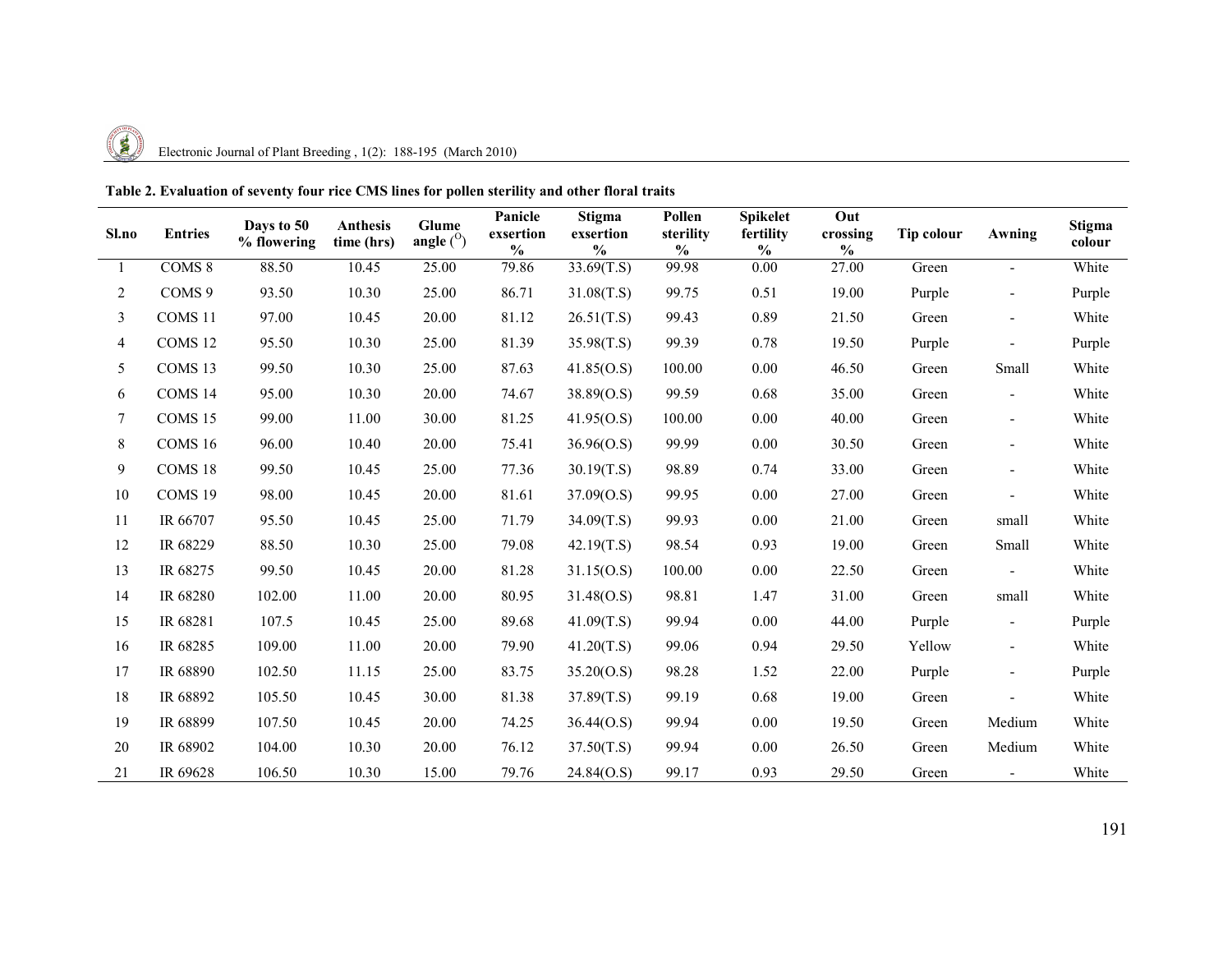Electronic Journal of Plant Breeding ,  $1(2)$ : 188-195 (March 2010)

| Sl.no | <b>Entries</b>   | Days to 50<br>% flowering | Anthesis<br>time (hrs) | <b>Glume</b><br>angle $\binom{0}{0}$ | Panicle<br>exsertion<br>$\frac{0}{0}$ | <b>Stigma</b><br>exsertion<br>$\frac{0}{0}$ | Pollen<br>sterility<br>$\frac{0}{0}$ | <b>Spikelet</b><br>fertility<br>$\%$ | Out<br>crossing<br>$\%$ | Tip colour | Awning                   | Stigma<br>colour |
|-------|------------------|---------------------------|------------------------|--------------------------------------|---------------------------------------|---------------------------------------------|--------------------------------------|--------------------------------------|-------------------------|------------|--------------------------|------------------|
| 22    | IR 70362         | 104.00                    | 10.30                  | 20.00                                | 72.16                                 | 36.84(O.S)                                  | 99.93                                | 0.00                                 | 27.50                   | Green      | Medium                   | White            |
| 23    | IR 69626         | 102.50                    | 11.00                  | 25.00                                | 83.97                                 | 41.87(T.S)                                  | 99.92                                | 0.00                                 | 39.80                   | Green      | Medium                   | White            |
| 24    | DRR <sub>2</sub> | 109.00                    | 11.00                  | 20.00                                | 79.86                                 | 39.09(O.S)                                  | 99.04                                | 0.00                                 | 29.50                   | Purple     | $\overline{\phantom{a}}$ | Purple           |
| 25    | IR 75596         | 107.50                    | 11.00                  | 25.00                                | 77.09                                 | 41.40(O.S)                                  | 99.97                                | 0.00                                 | 18.50                   | Green      | $\overline{\phantom{a}}$ | White            |
| 26    | IR 68885         | 99.00                     | 11.00                  | 20.00                                | 71.46                                 | 40.87(O.S)                                  | 99.92                                | 0.00                                 | 22.00                   | Green      | $\overline{\phantom{a}}$ | White            |
| 27    | IR 80155         | 109.00                    | 11.00                  | 25.00                                | 77.03                                 | 34.29(T.S)                                  | 99.24                                | 0.92                                 | 18.50                   | Green      | Small                    | White            |
| 28    | IR 70369         | 96.50                     | 10.00                  | 20.00                                | 78.26                                 | 41.38(0.5)                                  | 98.89                                | 1.74                                 | 15.00                   | Green      | Medium                   | White            |
| 29    | IR 70959         | 99.00                     | 10.30                  | 15.00                                | 74.25                                 | 41.97(0.5)                                  | 99.93                                | 0.00                                 | 33.00                   | Purple     | $\sim$                   | Purple           |
| 30    | IR 71321         | 107.50                    | 10.15                  | 20.00                                | 88.48                                 | 47.06(T.S)                                  | 98.64                                | 0.76                                 | 27.50                   | Green      | Small                    | White            |
| 31    | IR 73320         | 102.50                    | 9.30                   | 20.00                                | 74.06                                 | 48.65(T.S)                                  | 99.28                                | 0.94                                 | 14.00                   | Green      |                          | White            |
| 32    | IR 73321         | 103.50                    | 10.00                  | 20.00                                | 69.64                                 | 38.81(0.5)                                  | 98.51                                | 1.02                                 | 34.50                   | Green      | Medium                   | White            |
| 33    | IR 73328         | 109.00                    | 10.00                  | 20.00                                | 75.25                                 | 26.82(0.5)                                  | 98.53                                | 1.04                                 | 19.50                   | Green      | $\sim$                   | White            |
| 34    | IR 79156         | 102.50                    | 10.00                  | 25.00                                | 79.75                                 | 37.50(0.5)                                  | 99.95                                | 0.51                                 | 25.50                   | Green      | Medium                   | White            |
| 35    | IR 80151         | 99.00                     | 10.00                  | 25.00                                | 76.96                                 | 40.37(O.S)                                  | 99.98                                | 0.00                                 | 19.00                   | Green      | $\overline{\phantom{a}}$ | White            |
| 36    | IR 80154         | 101.00                    | 10.15                  | 20.00                                | 79.48                                 | 36.92(O.S)                                  | 99.13                                | 0.74                                 | 19.00                   | Green      | Small                    | White            |
| 37    | IR 80156         | 99.00                     | 10.30                  | 25.00                                | 78.03                                 | 41.35(T.S)                                  | 98.91                                | 1.47                                 | 24.50                   | Green      | $\sim$                   | White            |
| 38    | IR 80555         | 98.50                     | 10.00                  | 20.00                                | 69.23                                 | 39.86(T.S)                                  | 99.98                                | 0.00                                 | 27.00                   | Green      | Small                    | White            |
| 39    | IR 80559         | 98.50                     | 9.30                   | 25.00                                | 78.09                                 | 32.64(T.S)                                  | 99.15                                | 1.00                                 | 28.00                   | yellow     | Small                    | White            |
| 40    | IR 80186         | 101.50                    | 10.00                  | 15.00                                | 74.29                                 | 35.45(T.S)                                  | 100.00                               | 0.00                                 | 30.50                   | Green      | Medium                   | White            |
| 41    | DRR <sub>3</sub> | 96.00                     | 10.00                  | 15.00                                | 83.33                                 | 38.42(T.S)                                  | 99.93                                | 0.97                                 | 29.00                   | Green      | $\overline{\phantom{a}}$ | White            |
| 42    | DRR 4            | 88.50                     | 10.15                  | 15.00                                | 77.01                                 | 22.92(0.5)                                  | 98.79                                | 1.23                                 | 54.50                   | Purple     | $\overline{\phantom{a}}$ | Purple           |
| 43    | DRR <sub>5</sub> | 88.80                     | 10.15                  | 20.00                                | 80.77                                 | 34.00(O.S)                                  | 99.92                                | 0.00                                 | 21.00                   | Green      |                          | White            |
|       |                  |                           |                        |                                      |                                       |                                             |                                      |                                      |                         |            |                          |                  |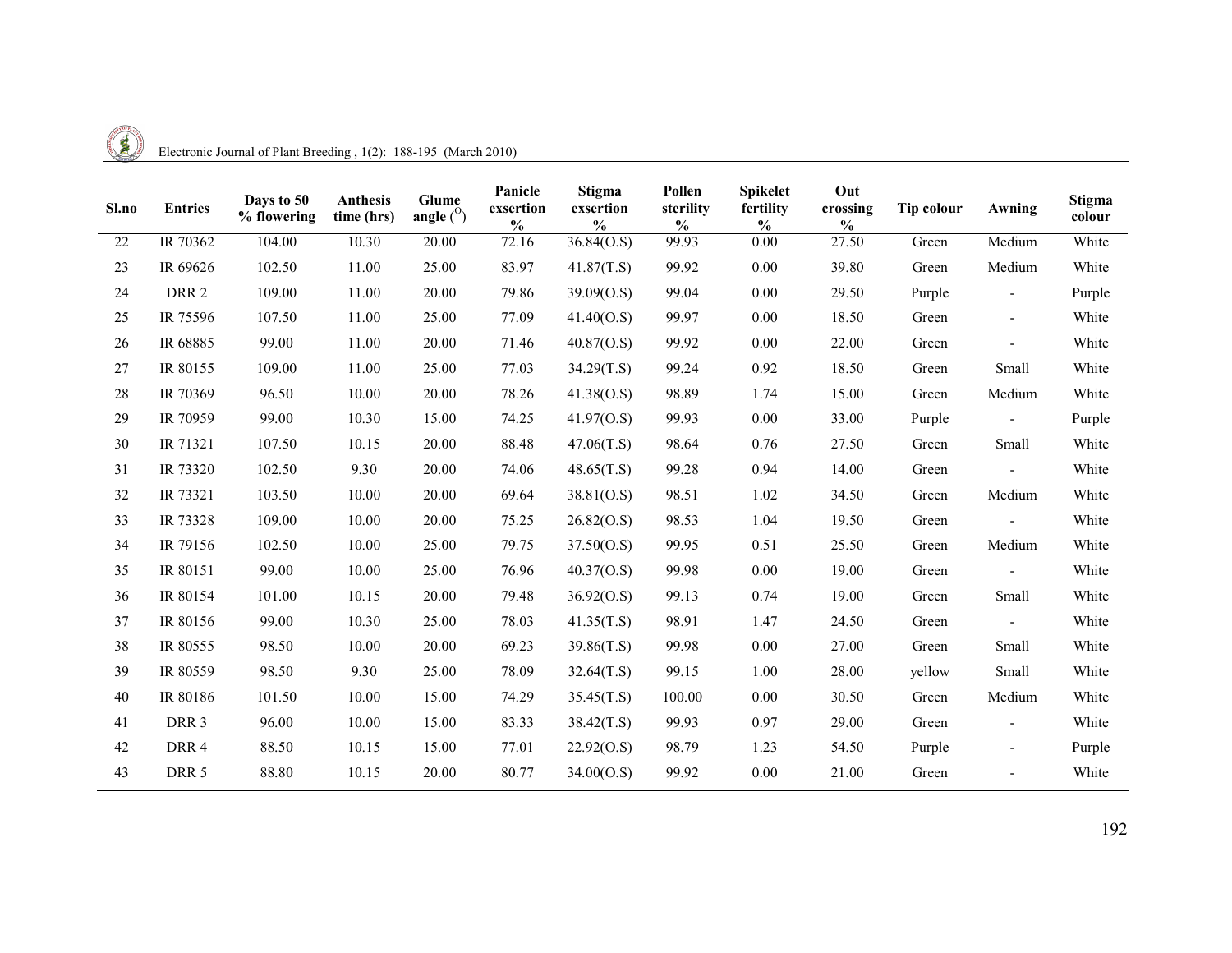Electronic Journal of Plant Breeding ,  $1(2)$ : 188-195 (March 2010)

| Sl.no | <b>Entries</b>   | Days to 50<br>% flowering | <b>Anthesis</b><br>time (hrs) | <b>Glume</b><br>angle $($ <sup>o</sup> $)$ | Panicle<br>exsertion<br>$\frac{0}{0}$ | <b>Stigma</b><br>exsertion<br>$\frac{0}{0}$ | Pollen<br>sterility<br>$\frac{1}{2}$ | <b>Spikelet</b><br>fertility<br>$\frac{0}{0}$ | Out<br>crossing % | Tip<br>colour | Awning                   | Stigma<br>colour |
|-------|------------------|---------------------------|-------------------------------|--------------------------------------------|---------------------------------------|---------------------------------------------|--------------------------------------|-----------------------------------------------|-------------------|---------------|--------------------------|------------------|
| 44    | DRR 6            | 92.00                     | 9.45                          | 20.00                                      | 79.24                                 | 22.95(O.S)                                  | 99.28                                | 0.91                                          | 36.50             | Purple        | $\blacksquare$           | Purple           |
| 45    | DRR <sub>7</sub> | 90.00                     | 9.30                          | 25.00                                      | 88.81                                 | 41.36(T.S)                                  | 99.93                                | 0.00                                          | 42.00             | Purple        | $\overline{\phantom{a}}$ | Purple           |
| 46    | DRR 8            | 95.00                     | 10.00                         | 20.00                                      | 80.26                                 | 38.51(T.S)                                  | 100.00                               | 0.00                                          | 29.00             | Purple        | $\overline{\phantom{a}}$ | Purple           |
| 47    | <b>DRR 10</b>    | 99.50                     | 10.30                         | 15.00                                      | 70.78                                 | 38.89(T.S)                                  | 99.64                                | 0.56                                          | 31.00             | Green         | $\overline{\phantom{a}}$ | White            |
| 48    | <b>DRR12</b>     | 102.50                    | 9.45                          | 20.00                                      | 79.10                                 | 46.79(O.S)                                  | 97.64                                | 2.17                                          | 24.50             | Green         | $\overline{\phantom{a}}$ | White            |
| 49    | RTN 1            | 96.50                     | 10.00                         | 20.00                                      | 80.53                                 | 26.09(T.S)                                  | 96.30                                | 4.55                                          | 35.00             | Green         | $\blacksquare$           | White            |
| 50    | RTN <sub>2</sub> | 90.00                     | 9.30                          | 20.00                                      | 74.68                                 | 37.50(T.S)                                  | 99.81                                | 0.85                                          | 42.00             | Green         | $\blacksquare$           | White            |
| 51    | RTN <sub>3</sub> | 96.50                     | 10.30                         | 25.00                                      | 81.92                                 | 35.00(T.S)                                  | 98.15                                | 2.22                                          | 39.00             | Green         | $\blacksquare$           | White            |
| 52    | RTN 4            | 112.50                    | 11.00                         | 20.00                                      | 70.11                                 | 25.68(T.S)                                  | 99.92                                | 0.00                                          | 26.50             | Green         | Small                    | White            |
| 53    | RTN 5            | 105.50                    | 10.30                         | 15.00                                      | 73.34                                 | 27.94(O.S)                                  | 99.90                                | 0.00                                          | 29.00             | Green         | $\overline{\phantom{a}}$ | White            |
| 54    | RTN 6            | 96.50                     | 10.30                         | 30.00                                      | 82.14                                 | 42.11(T.S)                                  | 99.97                                | 0.00                                          | 40.50             | Green         | $\blacksquare$           | White            |
| 55    | <b>RTN 11</b>    | 112.50                    | 10.30                         | 30.00                                      | 67.66                                 | 28.57(0.5)                                  | 99.25                                | 0.53                                          | 26.75             | Green         | Small                    | White            |
| 56    | <b>RTN 12</b>    | 99.00                     | 10.30                         | 25.00                                      | 81.84                                 | 27.07(T.S)                                  | 99.73                                | 0.00                                          | 21.00             | Green         | $\blacksquare$           | White            |
| 57    | <b>RTN 13</b>    | 111.00                    | 11.00                         | 25.00                                      | 81.25                                 | 41.59(T.S)                                  | 100.00                               | 0.00                                          | 41.00             | Green         | Small                    | White            |
| 58    | <b>RTN 17</b>    | 114.50                    | 11.00                         | 20.00                                      | 79.36                                 | 20.69(T.S)                                  | 99.74                                | 0.00                                          | 29.75             | Green         | Small                    | White            |
| 59    | <b>RTN 18</b>    | 92.50                     | 11.00                         | 25.00                                      | 71.17                                 | 36.56(O.S)                                  | 99.92                                | 0.00                                          | 27.00             | Green         | Medium                   | White            |
| 60    | PMS <sub>3</sub> | 102.50                    | 11.00                         | 25.00                                      | 71.74                                 | 29.58(T.S)                                  | 100.00                               | 0.00                                          | 30.25             | Green         | $\overline{\phantom{a}}$ | White            |
| 61    | <b>PMS 10</b>    | 106.50                    | 11.00                         | 20.00                                      | 74.78                                 | 34.68(O.S)                                  | 99.19                                | 0.76                                          | 25.50             | Green         | $\overline{\phantom{a}}$ | White            |
| 62    | <b>PMS 17</b>    | 104.00                    | 11.15                         | 30.00                                      | 82.84                                 | 45.04(T.S)                                  | 99.95                                | 0.00                                          | 41.50             | Green         | $\overline{\phantom{a}}$ | White            |
| 63    | CRMS 45          | 97.50                     | 11.00                         | 25.00                                      | 70.14                                 | 20.00(T.S)                                  | 99.11                                | 0.78                                          | 33.13             | Green         | $\overline{\phantom{a}}$ | White            |
| 64    | KJT <sub>2</sub> | 112.50                    | 11.00                         | 20.00                                      | 70.13                                 | 32.08(O.S)                                  | 98.63                                | 1.85                                          | 24.00             | Green         |                          | White            |
| 65    | KJT <sub>5</sub> | 109.00                    | 10.30                         | 25.00                                      | 70.44                                 | 36.26 T.S)                                  | 100.00                               | 0.00                                          | 23.15             | Green         | Small                    | White            |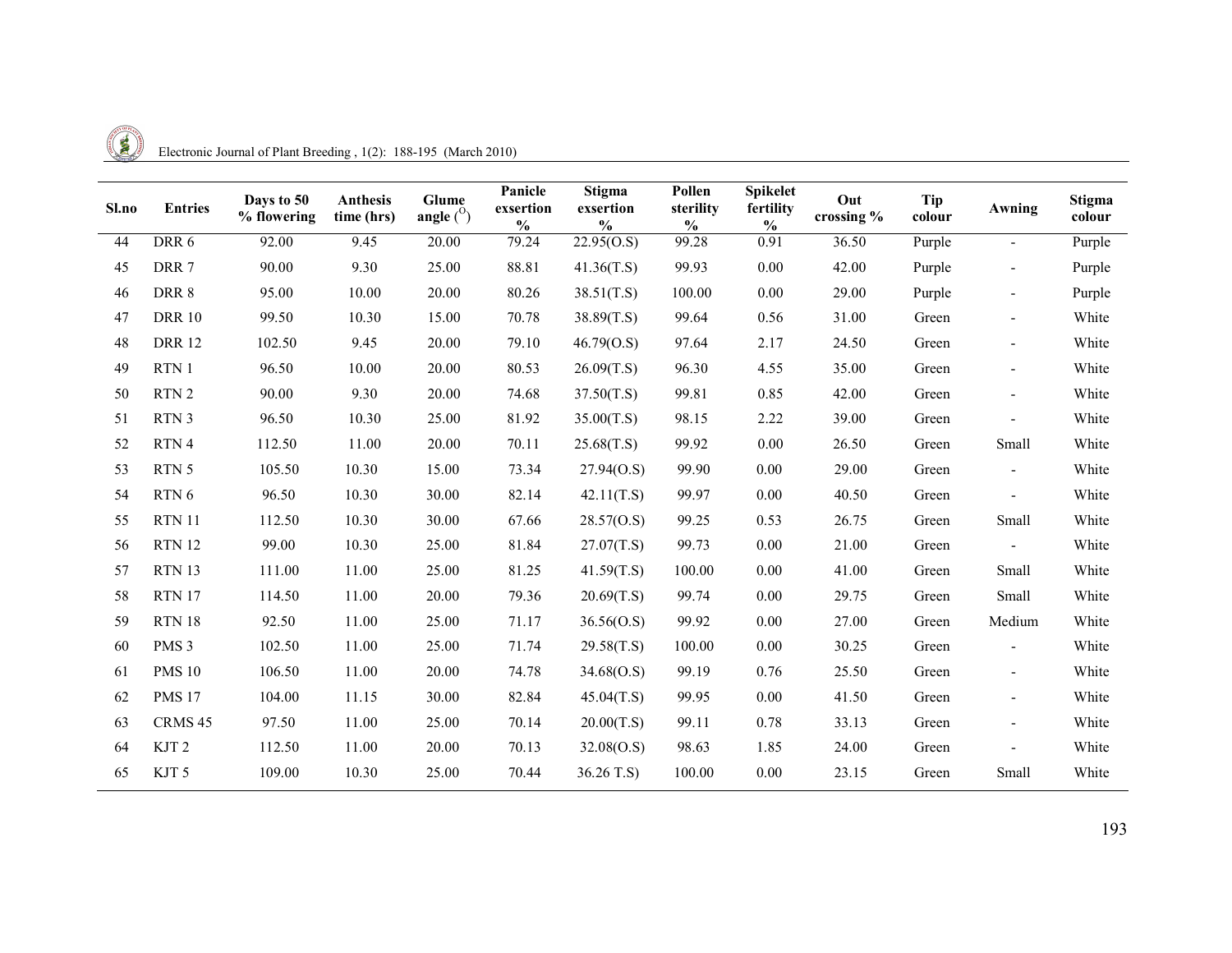

Electronic Journal of Plant Breeding ,  $1(2)$ : 188-195 (March 2010)

| Sl.no | <b>Entries</b>   | Days to 50<br>% flowering | <b>Anthesis</b><br>time (hrs) | <b>Glume</b><br>angle $\binom{0}{0}$ | Panicle<br>exsertion<br>$\frac{0}{0}$ | <b>Stigma</b><br>exsertion<br>$\frac{6}{6}$ | Pollen<br>sterility<br>$\%$ | <b>Spikelet</b><br>fertility<br>$\frac{0}{0}$ | Out<br>crossing $\%$ | Tip<br>colour | Awning                   | Stigma<br>colour |
|-------|------------------|---------------------------|-------------------------------|--------------------------------------|---------------------------------------|---------------------------------------------|-----------------------------|-----------------------------------------------|----------------------|---------------|--------------------------|------------------|
| 66    | KJT 6            | 113.50                    | 9.45                          | 20.00                                | 69.75                                 | 29.21(0.5)                                  | 99.60                       | 0.00                                          | 23.50                | Green         | $\qquad \qquad -$        | White            |
| 67    | APMS 5           | 99.50                     | 10.00                         | 20.00                                | 79.64                                 | 31.76(O.S)                                  | 99.52                       | 0.00                                          | 27.00                | Green         | Medium                   | White            |
| 68    | APMS 6           | 100.50                    | 10.30                         | 20.00                                | 89.21                                 | 42.12(T.S)                                  | 99.60                       | 0.00                                          | 33.75                | Green         | $\overline{\phantom{0}}$ | White            |
| 69    | DMS <sub>3</sub> | 86.50                     | 10.00                         | 15.00                                | 79.69                                 | 35.54(O.S)                                  | 99.73                       | 0.00                                          | 27.75                | Green         | $\overline{\phantom{a}}$ | White            |
| 70    | DMS <sub>4</sub> | 87.50                     | 11.00                         | 15.00                                | 76.26                                 | 32.31(0.5)                                  | 99.61                       | 1.59                                          | 19.25                | Green         | Small                    | White            |
| 71    | V 20             | 96.00                     | 9.45                          | 20.00                                | 77.76                                 | 28.33(0.5)                                  | 99.26                       | 0.56                                          | 17.75                | Purple        | $\overline{\phantom{a}}$ | Purple           |
| 72    | Zhenshan 97      | 86.50                     | 9.30                          | 20.00                                | 76.75                                 | 10.08(O.S)                                  | 98.86                       | 1.02                                          | 19.75                | Purple        | $\overline{\phantom{a}}$ | Purple           |
| 73    | <b>CMS 29</b>    | 94.00                     | 10.00                         | 20.00                                | 89.90                                 | 35.65(T.S)                                  | 99.74                       | 0.00                                          | 21.50                | Green         | Small                    | White            |
| 74    | <b>CMS 39</b>    | 107.50                    | 9.30                          | 20.00                                | 81.95                                 | 41.56(T.S)                                  | 100.00                      | 0.00                                          | 24.00                | Green         | $\overline{\phantom{a}}$ | White            |

TS – Two side exsertion OS- One side exsertion